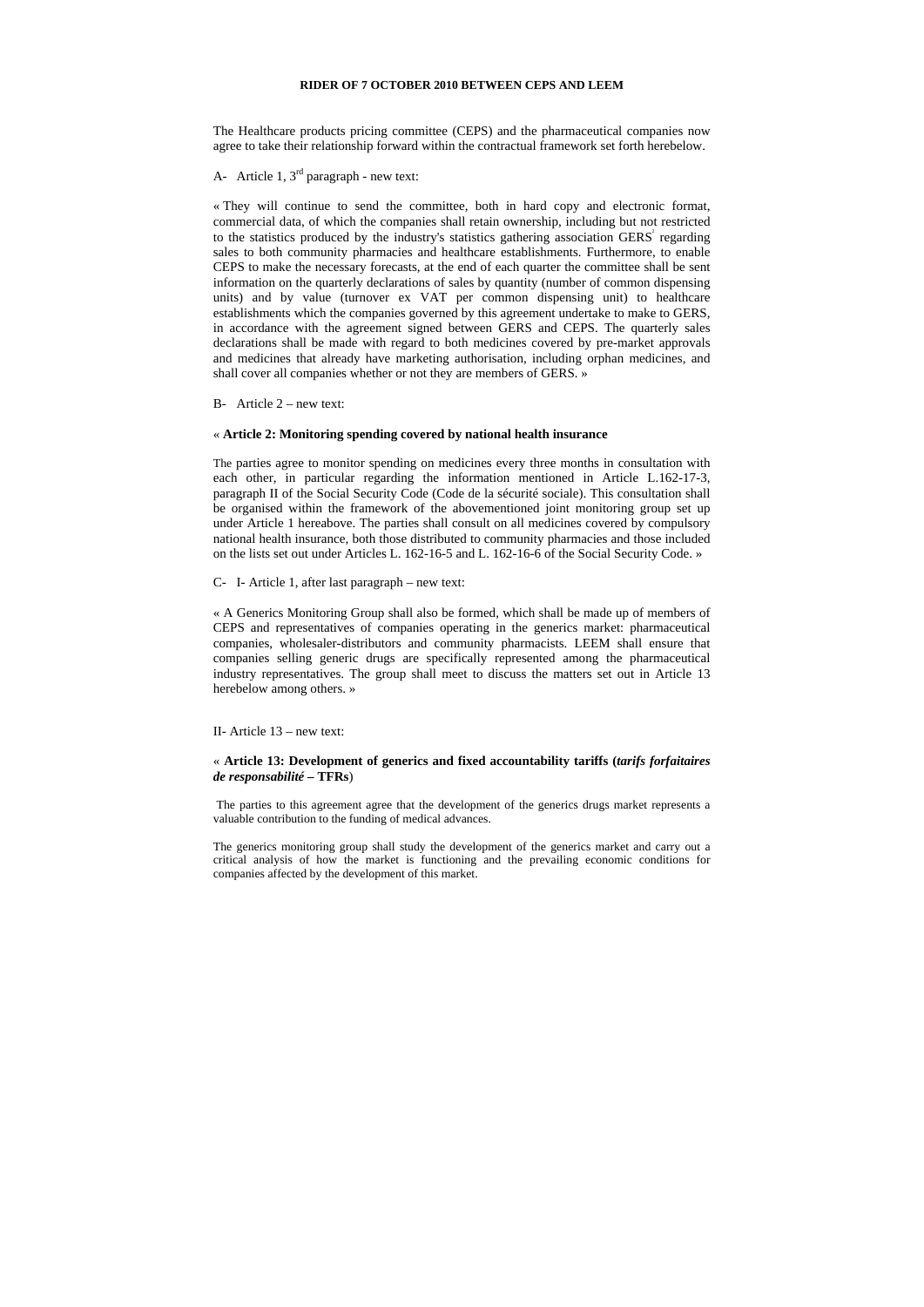The group shall be consulted about all plans to set or to change a "fixed accountability tariff", as shall the manufacturers of the proprietary products concerned.

The group shall also be consulted about all public plans to lower generics prices and about changes that the committee is considering introducing to its overall price setting procedure for the substitution list: allowance entitlements, price increase rules for original drugs and generics, etc.

The committee shall take into consideration the logistical pressures which the pharmaceutical companies will be put under by any changes to the fixed tariff levels. »

# D- Article 4, 8<sup>th</sup> paragraph:

« When a "quantity clause" is inserted at the time the sale price, official rate or outpatient prescription fee is set, relating to the medicine's target population or to the indication for which the medicine was given an ASMR rating, including medicines mentioned in Article 10 a), the clause may be revised in the light of new information emerging from the post-marketing studies required by the health regulatory bodies, including relevant epidemiological data and other data that could lead to revising the target population, after the Transparency Commission has been consulted on the matter and a dossier including a summary of the updated pharmacovigilance data has been studied. »

E- After article 10, new article:

# « **Article 10 a: Access to orphan medicines**

To ensure that the patients concerned continue to have access generally to orphan medicines under conditions that are acceptable to the pharmaceutical companies and *l'assurance maladie* alike, and subject to the provisions of Article 4 hereabove, the committee may request a company selling an orphan medicine costing more than €50k per patient per year, under the terms of its agreement with the company, to undertake to supply the medicine to all patients eligible for the treatment without restriction in return for setting a price in keeping with standard international prices, up to a set turnover threshold. »

# F- I- Article 5,  $2<sup>nd</sup>$  paragraph is supplemented as follows:

« It also includes for information purposes a list of the company's proprietary products that are registered on one or other of the lists provided in Articles L. 162-16-5 and L. 162-16-6 of the Social Security Code (*Code de la sécurité sociale*), together with their published outpatient prescription prices or official rates and decisions made by CEPS under Article L. 162-22-7-1of the Social Security Code where applicable or any undertakings made, especially those made under Article 8 c) herebelow. »

II-– Article 9: new article:

## « **Article 9: Quantity Clauses**

When the committee intends to apply the terms of Article L. 162-22-7-1 of the Social Security Code to a drug included on the list provided under Article L 162-16-6 or it is considering inserting a "quantity clause" for a medicine included on the list provided under Article L. 162-16-5, which would include provisions on clawback payments or price reductions, the committee shall inform the company selling the medicine of its intention; however the publication of the official rate or the outpatient prescription price shall not be delayed until this process has been completed. »

The committee shall make every effort to reach an understanding with the company and to formally set out this understanding in a rider to its agreement with the company.

If no agreement is reached, once the company has been given the opportunity to present its comments, the committee shall notify the company of its decision under Article L. 162-22-7-1 or if applicable of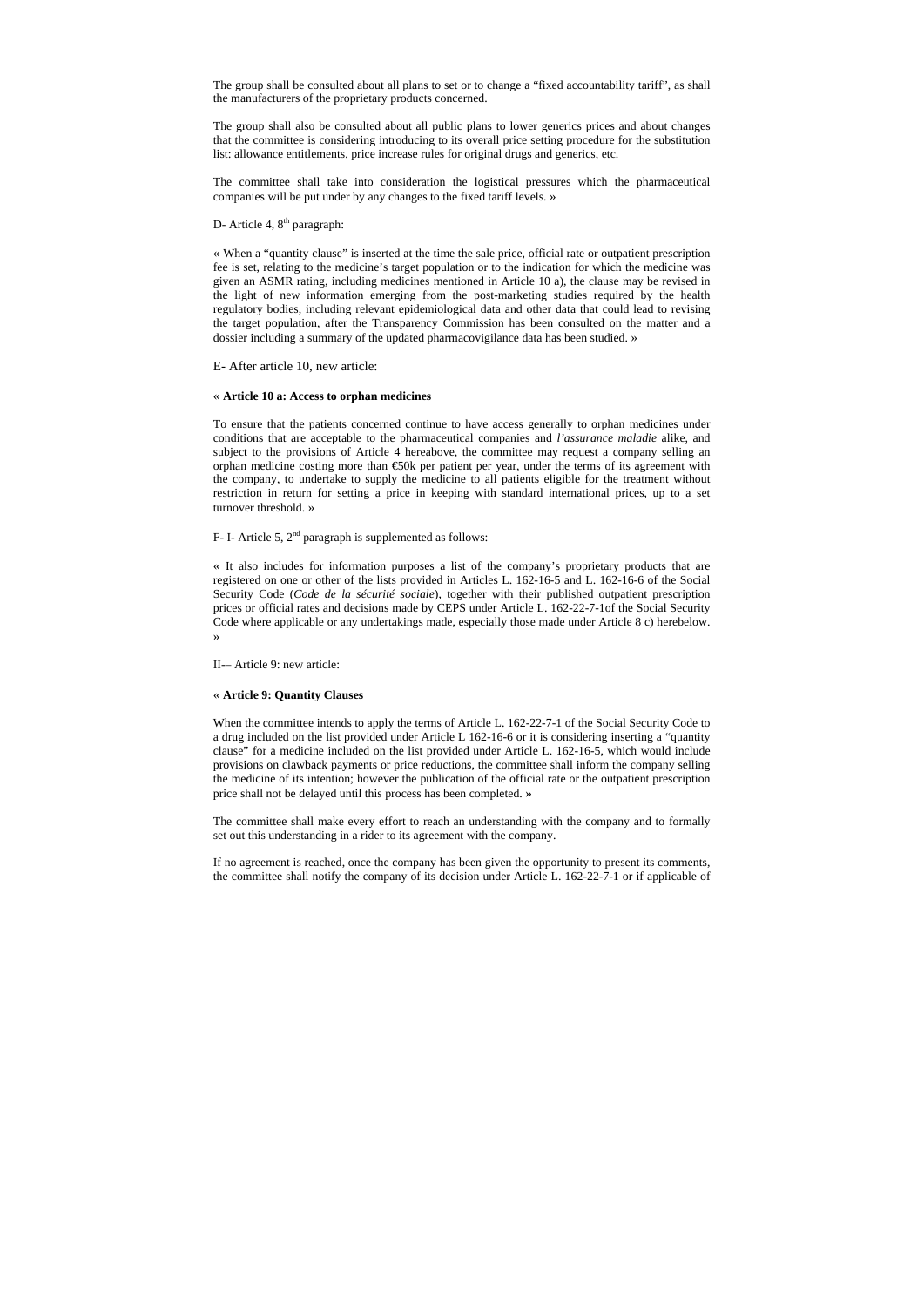the conditions under which it will announce that it is requesting a price reduction in the light of the quantities that have been sold. »

G- After article 13, new article:

## « **Article 13 a: Price consistency**

In the event that a significant number of less expensive medicines, in particular generics, emerge within a pharmacotherapeutic group in which this is justified in view of the degree to which the medicines that constitute the group are sufficiently interchangeable from an economic point of view in terms of the nature and degree of the medical benefit they provide, the prices of the more expensive medicines, in particular of those still protected by patens, may be gradually brought into line so that in the long term there will be no significant gap between the prices of these medicines and those of the less costly ones. The desired price reductions may not be introduced until at least one year after these less expensive medicines have come onto the market and shall only apply to medicines that represent little or no medical progress in the majority of their indications. »

H- Article 1,  $4<sup>th</sup>$  paragraph is supplemented as follows:

« For medicines that have been granted pre-market approval (whether in the context of a cohort programme or a named patient programme, before the file is examined the companies shall send a summary and analysis of the data from the study and information gathering protocol to both the Transparency Commission and CEPS, to provide them with a body of information, in particular on how the product should be used and the nature of the population receiving the treatment. »

I- Article 18, c) 1),  $3<sup>rd</sup>$  paragraph is inserted:

« The above two paragraphs shall be applicable to reductions in the outpatient prescription prices or the official rates for medicines included on one or other of the lists under Articles L. 162-16-5 and L. 162-16-6 of the Social Security Code (*Code de la sécurité sociale*), provided that these reductions also relate to the sale prices used in practice and on condition that the reductions are not being introduced for the purpose of bringing the prices back into line with current prices in the main European Union Member States. »

J- Article 12, 2<sup>nd</sup> paragraph:

« If a company requests a price increase for one of its proprietary products that satisfies a medical need not catered for by any other less expensive medicine and the price increase is justified in view of the financial circumstances surrounding the production of the medicine, when evaluating the request account shall be taken of obligations arising from tests on traces of the medicine in water and of the specific cost of the collection and disposal of sharps waste from patients self medicating with the product. »

K- Article 4,  $3<sup>rd</sup>$  paragraph is supplemented as follows:

« In the event that the Pound should fall strongly against the Euro within a short space of time, this shall not be allowed to have any short- or medium-term impact on the French equivalent of the new sale price in Euros of medicines sold in the United Kingdom, in respect of medicines whose prices were set prior to this depreciation. »

# L- Article 11, last paragraph – new text:

« Penalty payments payable in the event of failure to carry out the studies within the agreed timescale, under the terms of Article L. 162-17-4-5, of the Social Security Code, shall be set according to the